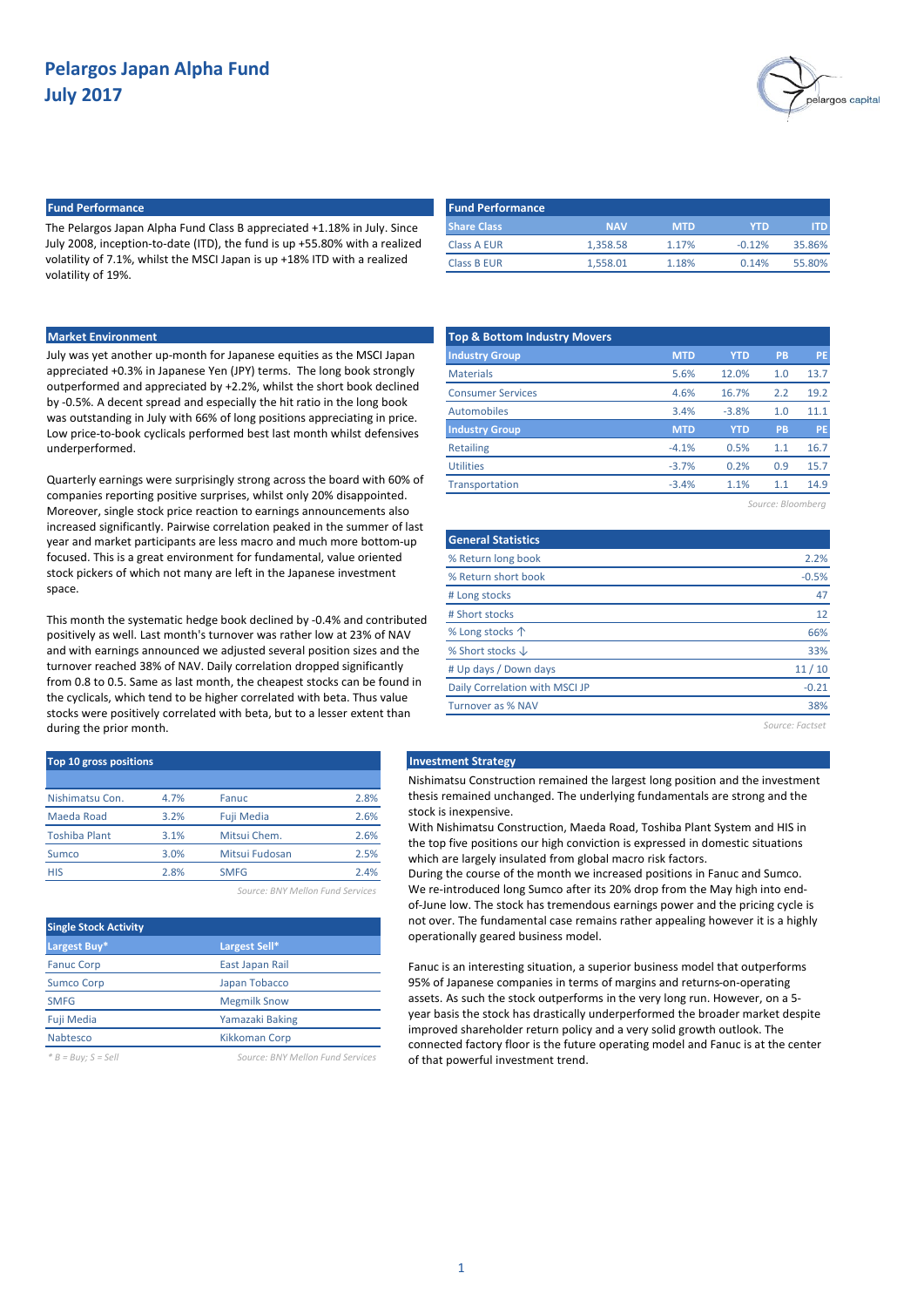

## **Investment Strategy**

-5.0% 0.0% 5.0% 10.0% 15.0% 20.0% 25.0% 30.0% 35.0% 40.0%

0.00% 0.05% 0.10% 0.15% 0.20%

Enplas is a longer term holding and our patience has finally paid off. The stock price jumped 33% in July as revenues accelerated and bottom-line earnings exploded. The company guided for earnings per share of JPY153 for the fiscal year and already achieved JPY78 in the first three months.

Taihei Dengyo increased 25% in July. There was only 1 broker covering the stock and due to the Nomura buy initiation, with 44% upside, the stock jumped 11% on the day of publication. Losses this month were again very muted.

Only one losing position stands out and that is long Mitsui Fudosan with -0.2%. The underlying fundamentals at Mitsui Fudosan are quite strong but the Japanese real estate sector is completely out of favor and as selling begets selling the stock unfortunately continued to drift down.

The sector positioning is a bottom-up process led by our value philosophy. As such the expensive Consumer Staples sector was a net short of -8% (-3% last month) and Industrials, where we find plenty of bargains, at max sector position size of +25% net long. We are very enthusiastic about the good old-fashioned old economy space. The old economy of Japan is transitioning towards a new generation of business leaders with increased focus for shareholder returns.

**P/E P/B FCF EV/EBITDA Div Yld EV/IC** MoM 2% 1% 1% 1% YoY 22% 16% 24% 12%

Jun Jul Aug Sep Oct Nov Dec Jan Feb Mar Apr May Jun Jul Cumulative Percentage Return 12 month rolling

12%

1%

| <b>Top Gainers &amp; Losers</b> |        |                         |         |
|---------------------------------|--------|-------------------------|---------|
| <b>Gainers</b>                  | $CTR*$ | <b>Losers</b>           | CTR*    |
| <b>Enplas Corp</b>              | 0.4%   | Mitsui Fudosan          | $-0.2%$ |
| <b>Taihei Dengyo</b>            | 0.4%   | <b>SMFG</b>             | $-0.1%$ |
| <b>Nishimatsu Const</b>         | 0.3%   | <b>Tokyu Corp</b>       | $-0.1%$ |
| <b>Alpine Elec</b>              | 0.2%   | <b>Heiwa Real Estat</b> | $-0.1%$ |
| <b>Nabtesco</b>                 | 0.2%   | <b>Nippon Gas</b>       | $-0.1%$ |
| $*CTR = Contribution$           |        | Source: Eactset         |         |



### **Value Factor Performance\* Style Performance**

On a daily basis, we track a number of style factors through our proprietary quant model. This helps us to detect dislocation within the market. In addition, it helps our understanding of style trends and investor's behavior in Japan.

The value rally continued into July. Almost all main factors were up for the month and with easy comparisons the year-over-year number looks impressive.

The outperformance of the value factor started in the summer of last year and peaked in December. The strong performance of value was very consistent across different types of definitions and sectors. Since December, the strong performance of value stocks has reversed somewhat and finally in July our value composite posted new highs. The value factor remained closely tied to global bond yields and the JPY.

The weighted average P/B of the long book was 1.6x compared to 2.0x for the short book. Price momentum exposure continued to be very high. On a 9-month basis, the long book's price momentum was +22.2% and the short book's price momentum was just +3.3%.

The P/E of the long book increased from last month's 15.6x to 16.3x which compared to 22x for the short book. The EV/EBITDA of the long book stood at 10.3 x compared to 12.6x for the short book. The dividend yield of the long book is 2.2% compared to 1.7% in the short book.

The CFROI's are quick similar despite the fact that our long holdings are almost debt free and the cash-to-market value amounts to 35%.



*Source: Factset\**

*Source: Factset\**

 $0<sup>o</sup>$ 13%

2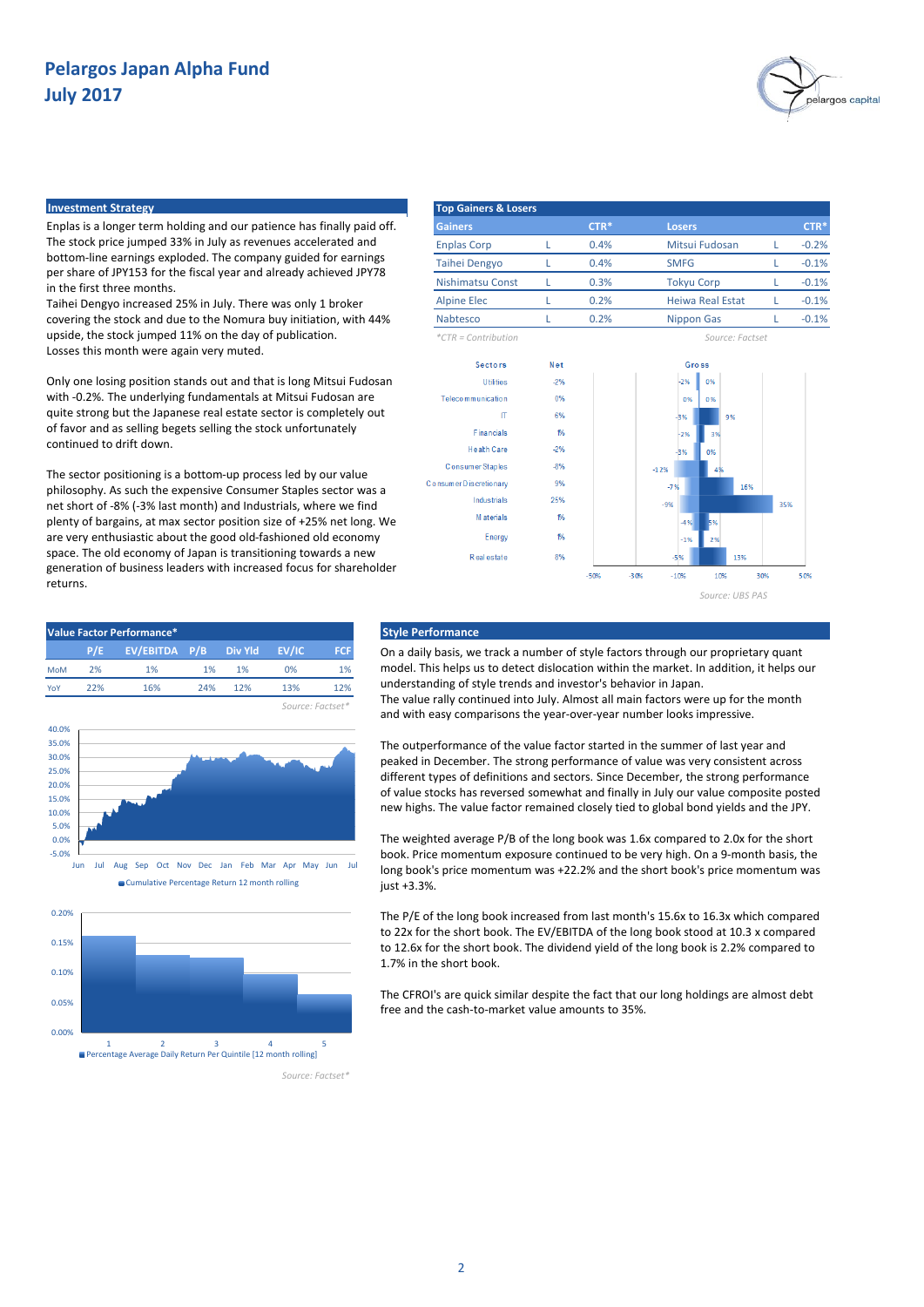

#### **Risk Measurement and Management**

The chart below shows the rolling 12-month net and gross exposure as 10 (trading) days moving averages.

During the past three months the performance improved and as our style has been rewarded we expanded the risk budget and at the end of July, gross exposure stood at 133% with a net exposure at 35%.

With a higher risk budget and a significant beta spread between the long and short book the ex-ante beta increased from 4.9% to 5.6%. The ex-ante beta was decisively higher, but by historical measures very low which is mainly a function of collapsing spot volatility globally. Using monthly longer term data the ex-ante volatility stood at 7.1%. The ex-ante beta increased only marginally from 0.29 last month to 0.31 end of July.



| Source: BNY Mellon Fund Services* |  |  |  |  |  |  |
|-----------------------------------|--|--|--|--|--|--|
|-----------------------------------|--|--|--|--|--|--|

| <b>Fund Overview</b>                      |       |                 |
|-------------------------------------------|-------|-----------------|
|                                           | Long  | <b>Short</b>    |
| Price to Earnings (PE)                    | 16.3  | 22.0            |
| <b>EV/EBITDA</b>                          | 10.3  | 12.6            |
| Price to Book (PB)                        | 1.6   | 2.0             |
| <b>Dividend Yield</b>                     | 2.2   | 1.7             |
| EV/IC                                     | 1.1   | 1.6             |
| 1 month momentum                          | 3.7   | $-1.4$          |
| 6 month momentum                          | 10.1  | 1.9             |
| 9 month momentum                          | 22.2  | 3.3             |
| Earnings momentum (1M)                    | 19.5  | 8.4             |
| Earnings momentum (3M)                    | 6.5   | 0.1             |
| <b>CFROI</b>                              | 8.5%  | 8.9%            |
| Cash/MarketValue                          | 35.3% | 16.9%           |
|                                           |       | Source: Factset |
| <b>Style Exposure</b>                     |       |                 |
|                                           | Long  | <b>Short</b>    |
| <b>Beta</b>                               | 0.97  | 0.87            |
| Volatility                                | 10.7% | 10.3%           |
| Debt-to-equity                            | 3%    | 46%             |
|                                           |       | Source: UBS PAS |
|                                           |       |                 |
| <b>Risk Statistics Delta Adjusted</b>     |       |                 |
| Volatility (ex-ante; 3 months daily data) |       | 5.6%            |
| Volatility (ex-ante; 5yr monthly data)    |       | 7.1%            |

*Source: BNY Mellon Fund Services\* Source: GS and Nomura*

0.31

1.0%

### **Outlook**

### *Strategic Framework - Outlook 2nd half 2017*

In 2017 volatility in Japan on an index level collapsed, which is a global phenomenon. Japan traded in a very narrow range from December until end of March. In April, Japanese equities had a bit of a hick-up, which was much less than the usual 20% drop, and quickly rebounded. This low volatility is rather atypical for a historically extremely volatile market. Within that framework, value strategies underperformed significantly during the first half of 2017 and expensive, low volatility strategies outperformed.

Var (99%, 5 days) Beta (ex-ante)

For the first half of 2017 we expected that value stocks would continue to outperform as yields needed to adjust higher globally, be it due to better economic growth or central banks tapering. The timing of this thesis was certainly off and finally in June we saw a distinct improvement in our indicators and somewhat higher yields ignited the long overdue rally in our 'too-cheap-to-be-true' long positions.

Yes, global economic growth is far from buoyant, to say the least. We expect sub-par growth for the coming years and this continues to put pressure on yields. By association, through indiscriminately designed ETF baskets, bond-like equity outperforms cyclicals as yields head lower. However, this phenomenon offers a great opportunity as we find plenty of long stocks, which are outrageously inexpensive especially compared to the excessive valuation paid for the recession-proof consumer stocks. Even within the Japanese context there are pockets of structural growth. Global IT capex is booming driven by Internet-of-Things and increased chip penetration in everything, most noteworthy cars. The bottom-up research coverage in Japan remains anemic and therefore little attention is paid to the great earnings potential those companies have.

#### *Tactical assessment - monthly outlook*

This quarter's earnings results have confirmed the strong earnings trend in Japan. Global growth is slow but stable and despite the JPY strengthening against the US dollar, Japanese equities are doing fine. Again, not great but just fine. The late summer and autumn months tend to be tricky with a tendency for risk-off, but the underlying trends becomes increasingly clear. With global central banks on the way out, or at least considering it, investors will focus again on fundamentals rather than top-down, basket based macro trading. If tweaking the rules of game is more important than the game itself then players will focus on the guy, in our case central banks, changing the rules instead of how to best execute a viable game plan. This transition is not linear and most importantly, valuations instead of just simple quality characteristics will play a more important role again. One of the unintended consequences of central banks activism is the demise of active management.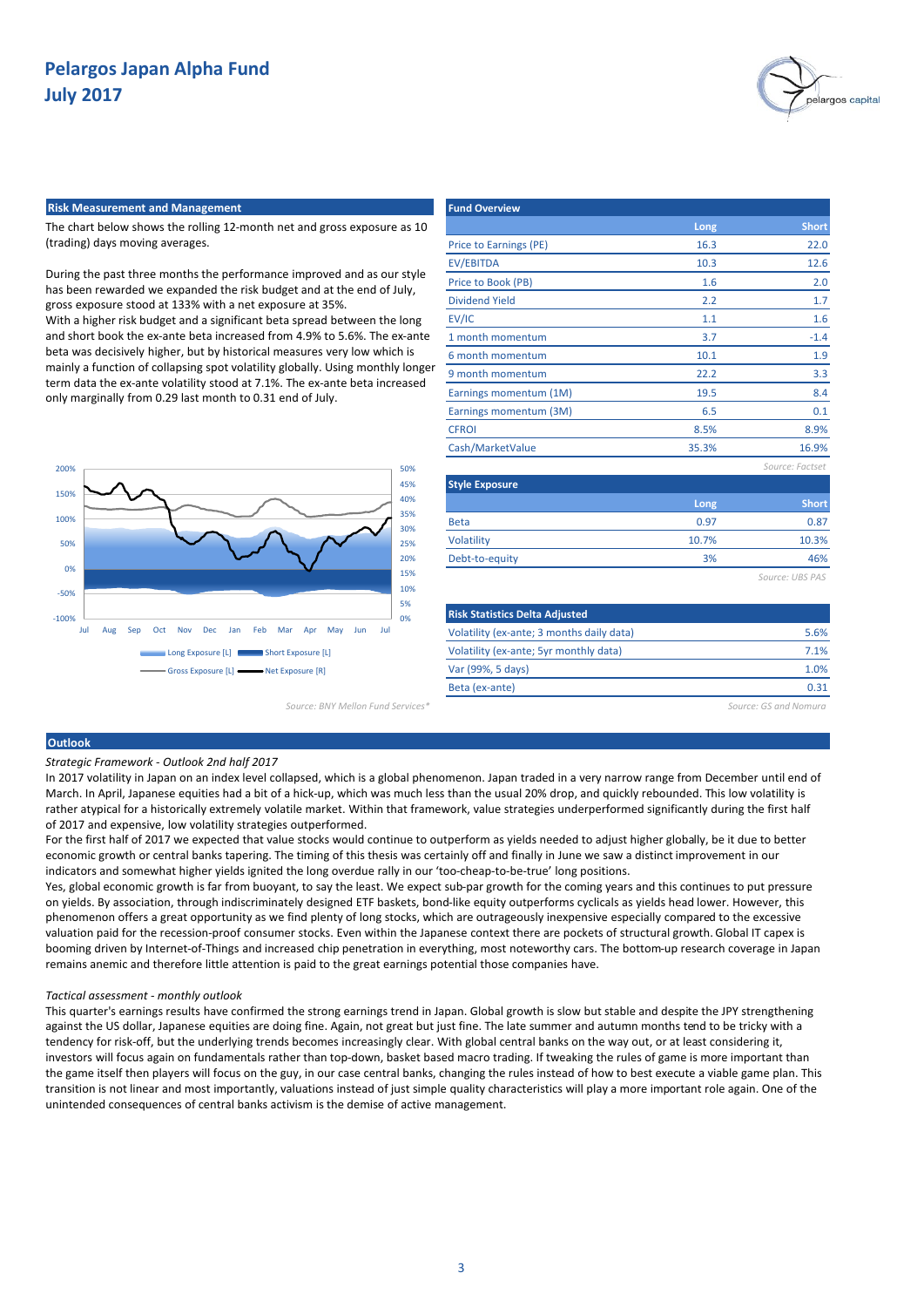

| <b>Historic Fund Performance (Monthly)</b> |          |          |          |          |          |            |          |          |          |          |            |            |            |
|--------------------------------------------|----------|----------|----------|----------|----------|------------|----------|----------|----------|----------|------------|------------|------------|
|                                            | Jan      | Feb      | Mar      | Apr      | May      | <b>Jun</b> | Jul      | Aug      | Sep      | Oct      | <b>Nov</b> | <b>Dec</b> | <b>YTD</b> |
| <b>Class A EUR</b>                         |          |          |          |          |          |            |          |          |          |          |            |            |            |
| 2017                                       | 0.49%    | $-0.93%$ | $-1.67%$ | $-0.61%$ | 0.19%    | 1.28%      | 1.17%    |          |          |          |            |            | $-0.12%$   |
| 2016                                       | 1.35%    | 0.88%    | 1.08%    | $-0.18%$ | $-1.05%$ | $-4.52%$   | 2.08%    | $-1.09%$ | $-0.33%$ | 2.38%    | 0.99%      | 0.38%      | 1.78%      |
| 2015                                       | $-1.28%$ | 4.85%    | $-0.32%$ | 3.21%    | 2.54%    | $-1.63%$   | $-3.07%$ | $-3.05%$ | 2.42%    | 1.83%    | 2.16%      | $-1.62%$   | 5.81%      |
| 2014                                       | $-3.21%$ | $-0.64%$ | $-0.59%$ | $-1.03%$ | $-2.28%$ | 1.40%      | 0.19%    | $-0.64%$ | 2.01%    | $-1.94%$ | $-1.28%$   | 0.92%      | $-6.99%$   |
| 2013                                       | 4.99%    | $-0.58%$ | 6.55%    | 6.10%    | $-1.05%$ | $-0.78%$   | 0.26%    | $-0.91%$ | 1.08%    | $-0.79%$ | 1.35%      | 1.61%      | 18.86%     |
| 2012                                       | $-1.43%$ | 3.77%    | 1.31%    | $-1.26%$ | $-3.88%$ | 1.72%      | 0.79%    | 0.89%    | 1.28%    | 0.54%    | 2.53%      | 3.78%      | 10.24%     |
| 2011                                       | 0.84%    | $-0.06%$ | $-1.56%$ | 0.10%    | $-0.19%$ | 0.38%      | $-0.01%$ | $-3.68%$ | 0.64%    | $-0.41%$ | $-2.64%$   | 1.64%      | $-4.96%$   |
| 2010                                       | 0.65%    | $-0.25%$ | 3.27%    | 3.16%    | $-2.71%$ | $-1.27%$   | 1.12%    | $-0.39%$ | 0.82%    | 1.03%    | 1.28%      | 1.75%      | 8.66%      |
| 2009                                       | 0.35%    | 1.62%    | $-0.76%$ | $-0.71%$ | 0.98%    | 1.03%      | $-1.84%$ | 2.07%    | $-1.61%$ | $-0.40%$ | $-3.37%$   | 3.19%      | 0.36%      |
| <b>Class B EUR</b>                         |          |          |          |          |          |            |          |          |          |          |            |            |            |
| 2017                                       | 0.56%    | $-0.92%$ | $-1.63%$ | $-0.57%$ | 0.23%    | 1.32%      | 1.18%    |          |          |          |            |            | 0.14%      |
| 2016                                       | 1.27%    | 0.92%    | 1.18%    | $-0.16%$ | $-1.08%$ | $-4.33%$   | 2.12%    | $-1.05%$ | $-0.29%$ | 2.38%    | 0.88%      | 0.39%      | 2.07%      |
| 2015                                       | $-1.24%$ | 4.89%    | $-0.27%$ | 3.25%    | 2.57%    | $-1.67%$   | $-2.94%$ | $-3.01%$ | 2.46%    | 1.88%    | 2.06%      | $-1.42%$   | 6.36%      |
| 2014                                       | $-3.16%$ | $-0.60%$ | $-0.56%$ | $-0.99%$ | $-2.24%$ | 1.44%      | 0.23%    | $-0.60%$ | 2.06%    | $-1.89%$ | $-1.24%$   | 0.96%      | $-6.52%$   |
| 2013                                       | 5.35%    | $-0.58%$ | 6.98%    | 6.48%    | $-1.07%$ | $-0.78%$   | 0.31%    | $-0.92%$ | 1.18%    | $-0.80%$ | 1.46%      | 1.73%      | 20.57%     |
| 2012                                       | $-1.38%$ | 3.81%    | 1.35%    | $-1.21%$ | $-3.83%$ | 1.76%      | 0.84%    | 0.93%    | 1.32%    | 0.58%    | 2.50%      | 4.06%      | 10.95%     |
| 2011                                       | 0.93%    | $-0.03%$ | $-1.55%$ | 0.14%    | $-0.14%$ | 0.42%      | 0.03%    | $-3.63%$ | 0.69%    | $-0.38%$ | $-2.60%$   | 1.68%      | $-4.48%$   |
| 2010                                       | 0.73%    | $-0.23%$ | 3.52%    | 3.39%    | $-2.83%$ | $-1.31%$   | 1.23%    | $-0.37%$ | 0.91%    | 1.13%    | 1.40%      | 1.89%      | 9.67%      |
| 2009                                       | 2.07%    | 1.67%    | $-0.73%$ | $-0.67%$ | 1.34%    | 1.13%      | $-1.93%$ | 2.24%    | $-1.68%$ | $-0.39%$ | $-2.99%$   | 2.84%      | 2.75%      |
| 2008                                       |          |          |          |          |          |            | 0.96%    | $-1.35%$ | 1.40%    | 3.44%    | 0.52%      | 1.39%      | 6.46%      |
|                                            |          |          |          |          |          |            |          |          |          |          |            |            |            |

Fund Facts Fund Facts **Investment Manager Fund Size in EUR** Pelargos Capital **Fund Size in EUR Legal Status** FGR (fund for joint account) **Fund Size in USD Fiscal Status** VBI (tax exempt) **Dividend Policy Reinvestment** 

**Firm AUM in USD Performance Fee Class B** 15% subject to High Watermark

Portfolio Managers **Service Providers** Service Providers

**Investment Objective**

Contact Details WTC The Hague, Tower E 7th floor Prinses Margrietplantsoen 43

January 2009 July 2008

€ 462,220,118 \$545,505,661

**Investment Strategy** Equity Long/Short **Title Holder** SGG Netherlands N.V. **Investment Style Fundamental Value Depositary Depositary Bank of New York Mellon** Capital appreciation through investing in

long/short positions in Japanese securities

**Base Currency** EUR EUR 10,000 **Minimum Subscription Class A ISIN Class A EUR EUR ISIN CLASS A EURE A CONSUMITY OF THE CONSUMINITY OF THE CURT OF THE CURT OF THE CURT OF THE CURT OF THE CURT OF THE CURT OF THE CURT OF THE CURT OF THE CURT OF THE CURT OF THE CURT OF THE CURT OF ISIN Class B EUR ISIN Class B EUR** NL0001118015 **Dealing Day Dealing Day** First business day of each month **Inception Date Class B EUR Redemption Redemption** 15 business days notice **Management Fee Class A** Company Facts **Management Fee Class B Firm AUM in EUR Performance Fee Class A** 20% subject to High Watermark **Participations Outstanding Class B Participations Outstanding Class A**

**Inception Date Class A EUR Subscription Subscription** Any dealing day, 3 business days notice 1.5% 1.0% € 185,104,406 473 112,337 \$218,457,609

Richard Dingemans **Prime Brokers** UBS AG, Goldman Sachs International Michael Kretschmer **Administrator** BNY Mellon Fund Services **Accountant** PricewaterhouseCoopers Fund Description **Legal** De Brauw Blackstone Westbroek N.V.